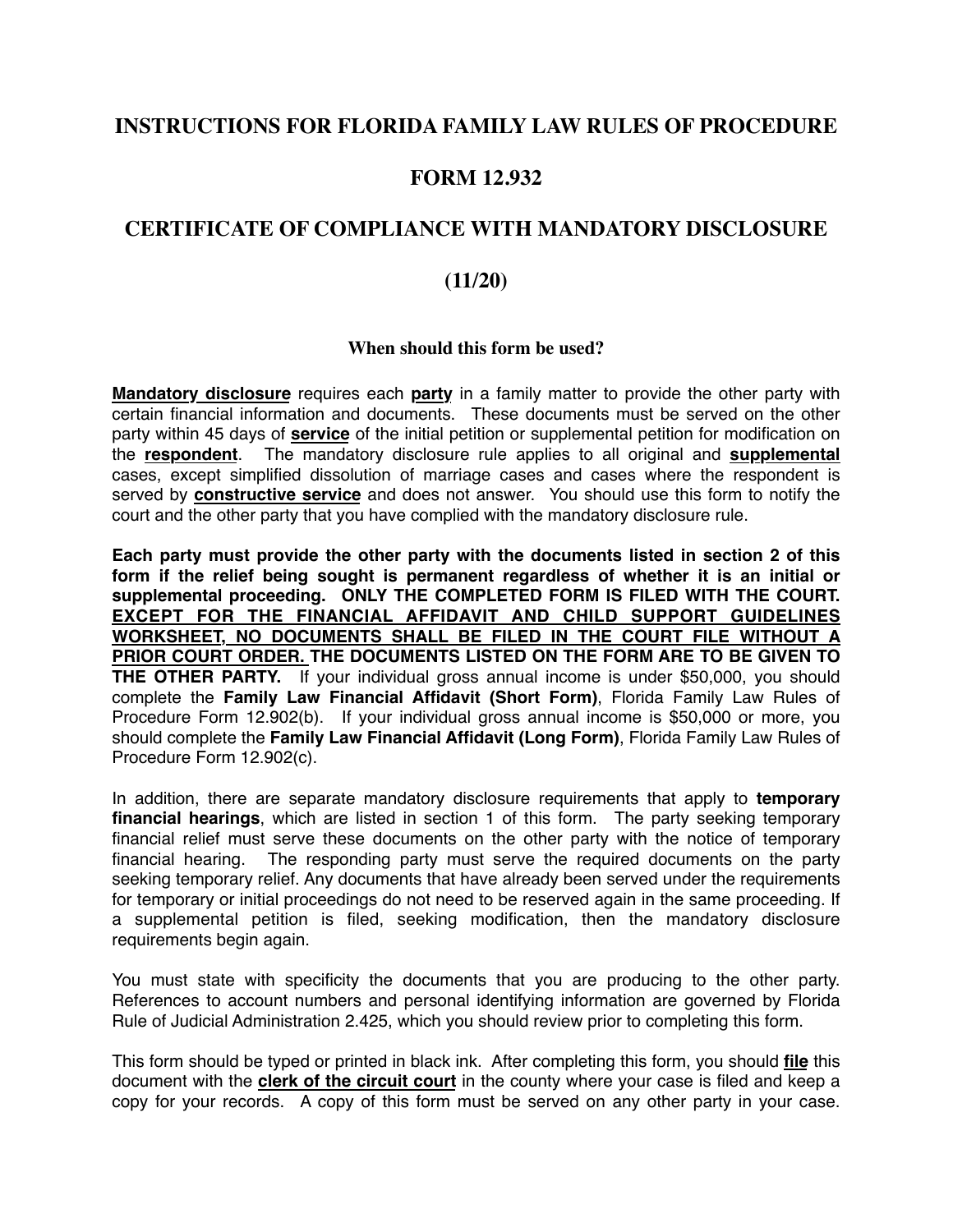**Service** must be in accordance with Florida Rule of Judicial Administration 2.516.

#### **What should I do next?**

After you have provided the other party all of the financial information and documents and have filed this form certifying that you have complied with this rule, you are under a continuing duty to promptly give the other party any information or documents that change your financial status or that make the information already provided inaccurate. You should not file with the clerk any of the documents listed in the certificate of compliance other than the financial affidavit and the child support guidelines worksheet. Refer to the instructions regarding the **petition** in your case to determine how you should proceed after filing this form.

#### **Where can I look for more information?**

**Before proceeding, you should read "General Information for Self-Represented Litigants" found at the beginning of these forms.** The words that are in **bold underline** in these instructions are defined there. For further information, see Florida Family Law Rule of Procedure 12.285.

#### **IMPORTANT INFORMATION REGARDING E-FILING**

The Florida Rules of Judicial Administration now require that all petitions, pleadings, and documents be filed electronically except in certain circumstances. **Self-represented litigants may file petitions or other pleadings or documents electronically; however, they are not required to do so.** If you choose to file your pleadings or other documents electronically, you must do so in accordance with Florida Rule of Judicial Administration 2.525, and you must follow the procedures of the judicial circuit in which you file. The rules and procedures should be carefully read and followed.

#### **IMPORTANT INFORMATION REGARDING E-SERVICE ELECTION**

After the initial service of process of the petition or supplemental petition by the Sheriff or certified process server, the Florida Rules of Judicial Administration now require that all documents required or permitted to be served on the other party must be served by electronic mail (e-mail) except in certain circumstances. **You must strictly comply with the format requirements set forth in the Florida Rules of Judicial Administration**. If you elect to participate in electronic service, which means serving or receiving pleadings by electronic mail (e-mail), or through the Florida Courts E-Filing Portal, you must review Florida Rule of Judicial Administration 2.516. You may find this rule at www.flcourts.org through the link to the Rules of Judicial Administration provided under either Family Law Forms: Getting Started, or Rules of Court in the A-Z Topical Index.

**SELF-REPRESENTED LITIGANTS MAY SERVE DOCUMENTS BY E-MAIL; HOWEVER, THEY ARE NOT REQUIRED TO DO SO.** If a self-represented litigant elects to serve and receive documents by email, the procedures must always be followed once the initial election is made.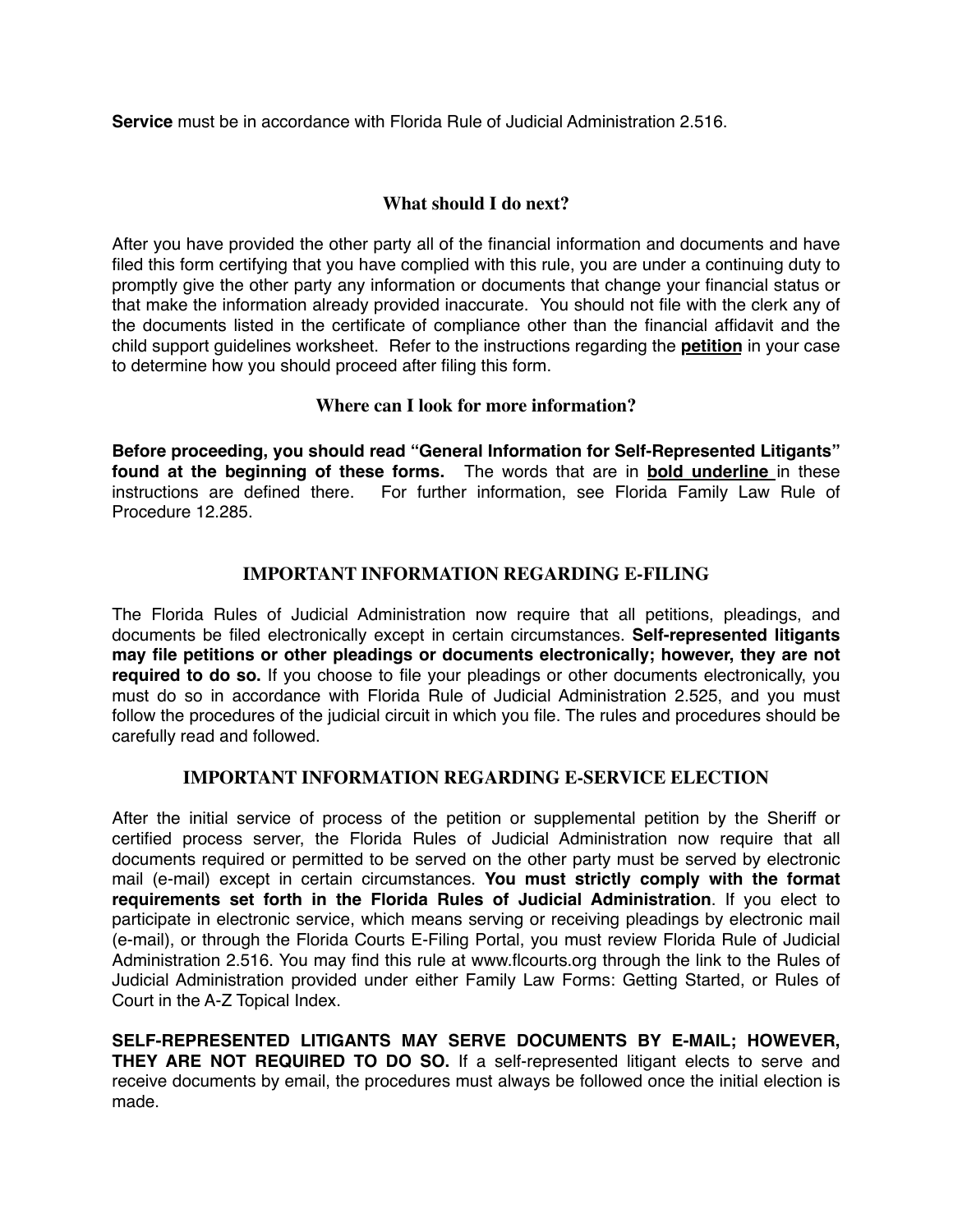To serve and receive documents by e-mail, you must designate your e-mail addresses by using the Designation of Current Mailing and E-mail Address, Florida Supreme Court Approved Family Law Form 12.915, and you must provide your e-mail address on each form on which your signature appears. Please **CAREFULLY** read the rules and instructions for: **Certificate of Service (General), Florida Supreme Court Approved Family Law Form 12.914; Designation of Current Mailing and E-mail Address**, Florida Supreme Court Approved Family Law Form 12.915; and Florida Rule of Judicial Administration 2.516.

#### **Special notes. . .**

You may provide copies of required documents; however, the originals must be produced for inspection if the other party requests to see them.

Although the financial affidavits are based on individual gross income, either party may ask the other party to complete the **Family Law Financial Affidavit (Long Form),** Florida Family Law Rules of Procedure Form 12.902(c), by serving the appropriate interrogatory form. (See **Standard Family Law Interrogatories**, Florida Family Law Rules of Procedure Form 12.930(b) (original proceedings) or (c) (modification proceedings)).

Any portion of the mandatory disclosure rule may be modified by order of the **judge** or agreement of the parties. Therefore, you and the other party may agree that you will not require each other to produce the documents required under the mandatory disclosure rule. This exception does **not** apply to the **Financial Affidavit**, Family Law Rules of Procedure Form 12.902(b) or (c), which is required in all cases and cannot be waived.

Remember, a person who is NOT an attorney is called a nonlawyer. If a nonlawyer helps you fill out these forms, that person must give you a copy of a **Disclosure from Nonlawyer**, Florida Family Law Rules of Procedure Form 12.900(a), before he or she helps you. A nonlawyer helping you fill out these forms also **must** put his or her name, address, and telephone number on the bottom of the last page of every form he or she helps you complete.

| IN THE CIRCUIT COURT OF THE | <b>JUDICIAL CIRCUIT,</b> |
|-----------------------------|--------------------------|
| IN AND FOR                  | <b>COUNTY, FLORIDA</b>   |

Case No.: Division:

 , Petitioner,

and

 , Respondent.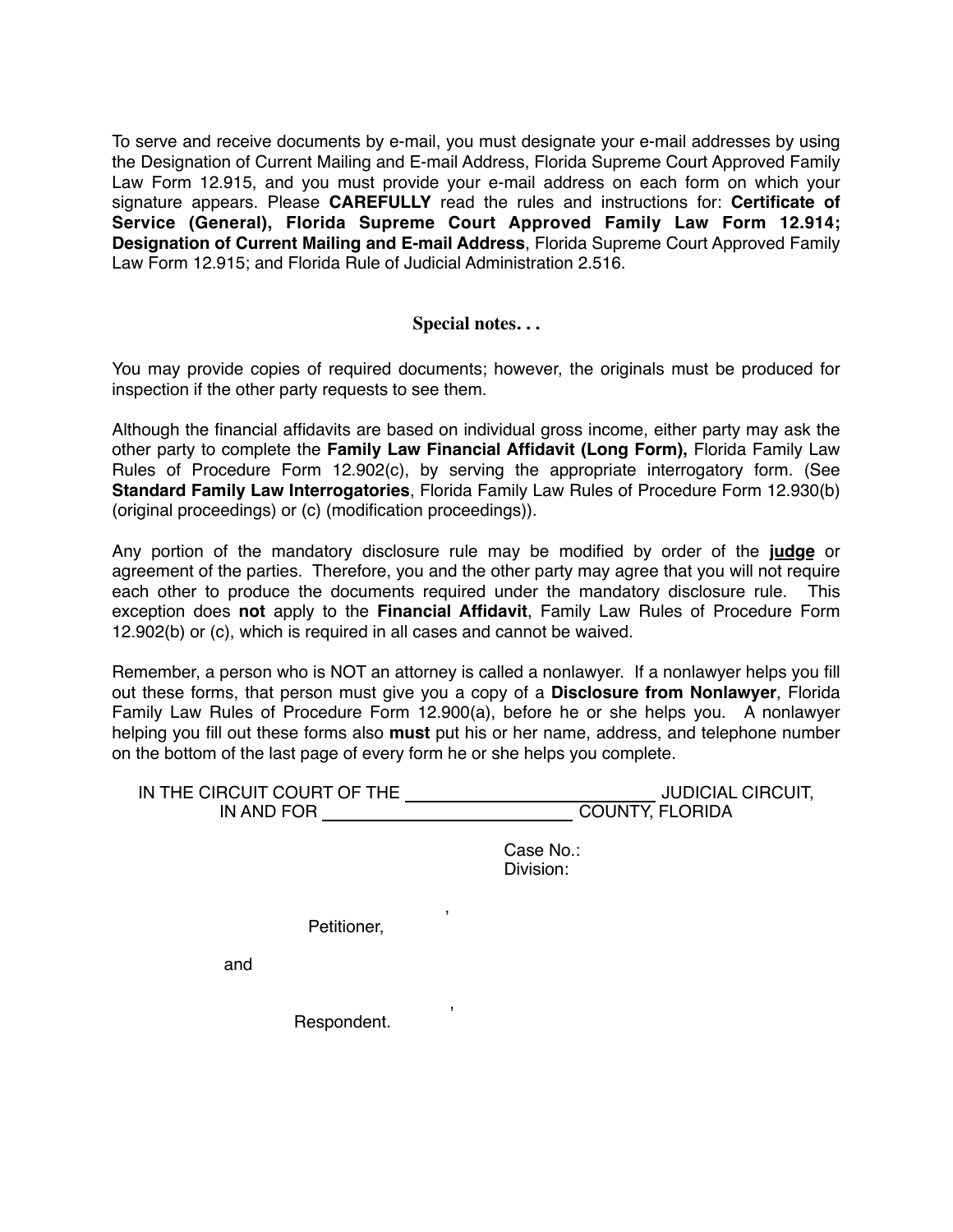## **CERTIFICATE OF COMPLIANCE WITH MANDATORY DISCLOSURE**

# **ONLY THE COMPLETED FORM IS FILED WITH THE**

## **COURT.**

**EXCEPT FOR THE FINANCIAL AFFIDAVIT AND CHILD SUPPORT GUIDELINES WORKSHEET, NO DOCUMENTS SHALL BE FILED IN THE COURT FILE WITHOUT A PRIOR COURT ORDER. THE DOCUMENTS LISTED BELOW ARE TO BE GIVEN TO THE OTHER PARTY.**

I, *{full legal name}* , certify that I have complied with the mandatory disclosure required by Florida Family Law Rule 12.285 as follows:

#### **1. FOR TEMPORARY FINANCIAL RELIEF, ONLY:**

The date the following documents were served:

 . [Check **all** that apply. State with specificity the documents being produced; if sufficient space is not provided, you may attach additional papers with this form and refer to them in the space provided.]

a. Financial Affidavit

 $\overline{\phantom{a}}$ 

 $\overline{\phantom{a}}$ 

 $\overline{\phantom{a}}$ 

 \_\_\_\_\_ Florida Family Law Rules of Procedure Form 12.902(b) (short form) \_\_\_\_\_ Florida Family Law Rules of Procedure Form 12.902(c) (long form)

b. \_\_\_\_ All complete federal and state personal income tax, gift tax, and foreign tax returns for the past 3 years; including all attachments, including IRS forms W-2, 1099, and K-1, and all accompanying schedules and worksheets comprising the entire tax return; **or**

\_\_\_\_\_ Transcript of tax return as provided by IRS form 4506-T; **or**

IRS forms W-2, 1099, and K-1 for the past year because the income tax return for the past year has not been prepared; and for any of the prior 2 years beyond the past year if tax returns for any of those years have not been filed.

\_\_\_\_\_\_\_\_\_\_\_\_\_\_\_\_\_\_\_\_\_\_\_\_\_\_\_\_\_\_\_\_\_\_\_\_\_\_\_\_\_\_\_\_\_\_\_\_\_\_\_\_\_\_\_\_\_\_\_\_\_\_\_\_

\_\_\_\_\_\_\_\_\_\_\_\_\_\_\_\_\_\_\_\_\_\_\_\_\_\_\_\_\_\_\_\_\_\_\_\_\_\_\_\_\_\_\_\_\_\_\_\_\_\_\_\_\_\_\_\_\_\_\_\_\_\_\_\_

\_\_\_\_\_\_\_\_\_\_\_\_\_\_\_\_\_\_\_\_\_\_\_\_\_\_\_\_\_\_\_\_\_\_\_\_\_\_\_\_\_\_\_\_\_\_\_\_\_\_\_\_\_\_\_\_\_\_\_\_\_\_\_\_

c.\_\_\_\_ Pay stubs or other evidence of earned income for the 6 months before the compliance

with the disclosure requirements for temporary relief. The following are produced:

\_\_\_\_\_\_\_\_\_\_\_\_\_\_\_\_\_\_\_\_\_\_\_\_\_\_\_\_\_\_\_\_\_\_\_\_\_\_\_\_\_\_\_\_\_\_\_\_\_\_\_\_\_\_\_\_\_\_\_\_\_\_\_\_\_\_\_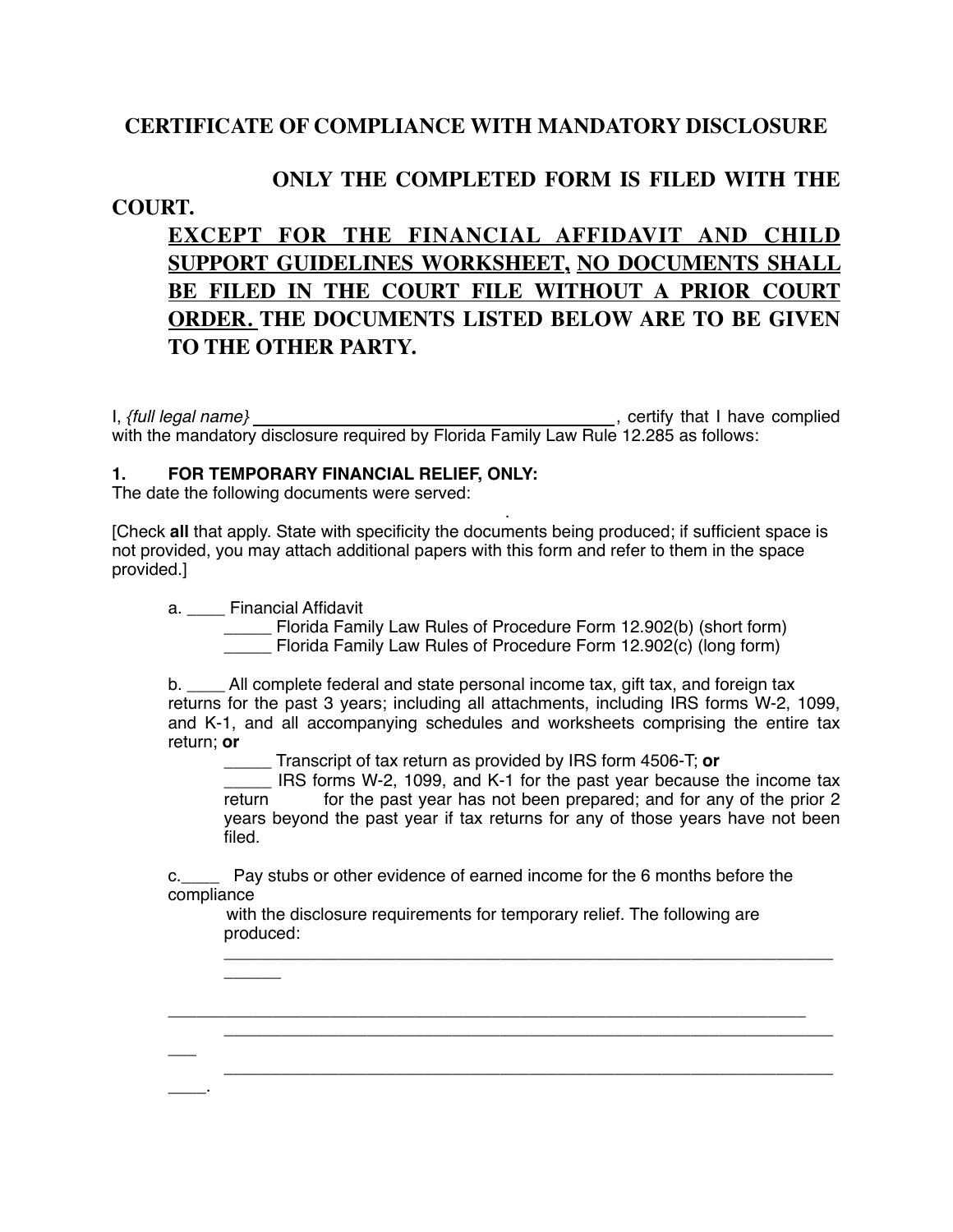# **2. FOR INITIAL, SUPPLEMENTAL, AND PERMANENT FINANCIAL RELIEF:**

The date the following documents were served:

 . [Check **all** that apply. State with specificity the documents being produced; if sufficient space is not provided, you may attach additional papers with this form and refer to them in the space provided.]

| a. | <b>Financial Affidavit</b>                                                                                                                                                                                                                                                                                                                                                                                                                                                                                                                                                                               |
|----|----------------------------------------------------------------------------------------------------------------------------------------------------------------------------------------------------------------------------------------------------------------------------------------------------------------------------------------------------------------------------------------------------------------------------------------------------------------------------------------------------------------------------------------------------------------------------------------------------------|
|    | Florida Family Law Rules of Procedure Form 12.902(b)                                                                                                                                                                                                                                                                                                                                                                                                                                                                                                                                                     |
|    | (short form)<br>Florida Family Law Rules of Procedure Form 12.902(c) (long                                                                                                                                                                                                                                                                                                                                                                                                                                                                                                                               |
|    | form)                                                                                                                                                                                                                                                                                                                                                                                                                                                                                                                                                                                                    |
| b. | All complete federal and state personal income tax, gift tax, and foreign tax<br>returns, for the past 3 years; including all attachments, including IRS forms<br>W-2, 1099, and K-1, and all accompanying schedules and worksheets<br>comprising the<br>entire tax return;<br>_Transcript of the tax return as provided by IRS form 4506-T; or<br>IRS forms W-2, 1099, and K-1 for the past year because the income<br>for the past year has not been prepared; and for any of the<br>tax return<br>prior 2 years<br>beyond the past year if tax returns for any of those years have not<br>been filed. |
| c. | Pay stubs or other evidence of earned income for the 6 months before the<br>compliance with these disclosure requirements for initial or supplemental<br>proceedings. The following are produced:                                                                                                                                                                                                                                                                                                                                                                                                        |
| d. | A statement identifying the source and amount of all income for the 6 months<br>before the compliance with these disclosure requirements for initial or<br>supplemental proceedings, if not reflected on the pay stubs produced. The<br>following are produced:                                                                                                                                                                                                                                                                                                                                          |
|    | All loan applications, financial statements, credit reports, or any other<br>form of financial disclosure, including financial aid forms, prepared for any<br>purpose or used for any purpose within the 24 months preceding the<br>compliance with these disclosure requirements for initial or supplemental<br>proceedings. The following are produced:                                                                                                                                                                                                                                                |
|    |                                                                                                                                                                                                                                                                                                                                                                                                                                                                                                                                                                                                          |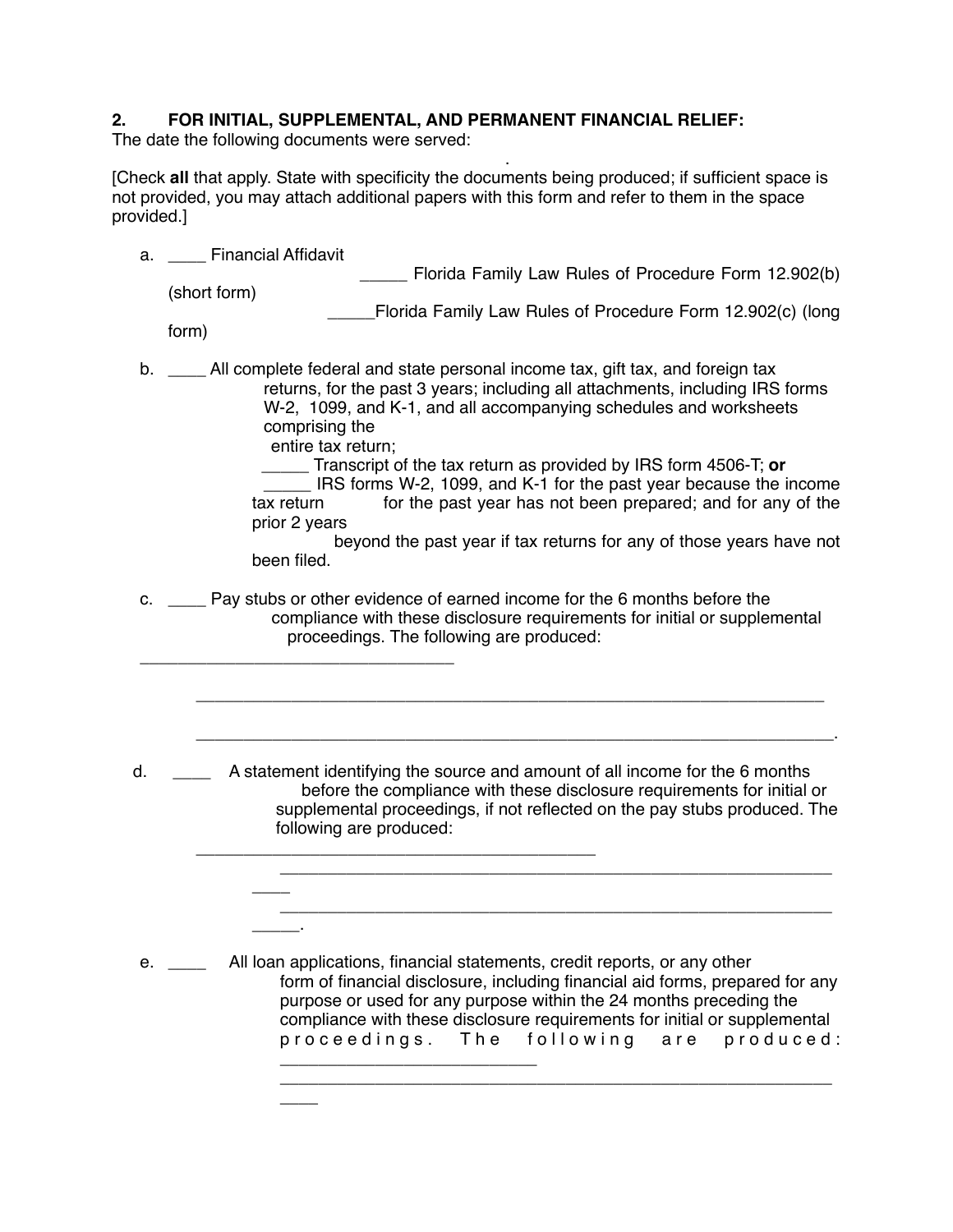| f. | All deeds to real estate in which I presently own or owned an interest within<br>the past 3 years. All promissory notes or other documents evidencing<br>money owed to me or my spouse at any time within the last 24 months.<br>All leases, whether in my name individually, in my name jointly with any<br>other person or entity, in my name as trustee or guardian for a party or a<br>minor or adult dependent child of both parties, or in someone else's name<br>on my behalf wherein either party (A) is receiving or has received<br>payments at any time within the last 3 years, or (B) owns or owned an<br>interest. The following are produced: |
|----|--------------------------------------------------------------------------------------------------------------------------------------------------------------------------------------------------------------------------------------------------------------------------------------------------------------------------------------------------------------------------------------------------------------------------------------------------------------------------------------------------------------------------------------------------------------------------------------------------------------------------------------------------------------|
|    |                                                                                                                                                                                                                                                                                                                                                                                                                                                                                                                                                                                                                                                              |

\_\_\_\_.

| _______<br>_______ |  |  |  |
|--------------------|--|--|--|
|                    |  |  |  |
|                    |  |  |  |
|                    |  |  |  |

\_\_\_\_\_\_\_\_\_\_\_\_\_\_\_\_\_\_\_\_\_\_\_\_\_\_\_\_\_\_\_\_\_\_\_\_\_\_\_\_\_\_\_\_\_\_\_\_\_\_\_\_\_\_\_\_\_\_

g. \_\_\_\_\_ All periodic statements for the last 12 months for all checking accounts and for the last year for all savings accounts, money market funds, certificates of deposit, etc., whether in my name individually, in my name jointly with any other person or entity, in my name as trustee or guardian for a party or a minor

> or adult dependent child of both parties, or in someone else's name on my behalf; and for all accounts that have check-writing privileges, copies of canceled checks and registers, whether written or electronically maintained.

| The | following | are | produced: |
|-----|-----------|-----|-----------|
|     |           |     |           |
|     |           |     |           |
|     |           |     |           |
|     |           |     |           |

h. \_\_\_\_\_ All brokerage account statements for the last 12 months, in either party's name individually or jointly with any person or entity, or as a trustee or guardian for a party or a minor or adult dependent child of both parties, or in someone else's name on my behalf; and for all accounts that have check-

\_\_\_\_\_\_\_\_\_\_\_\_\_\_\_\_\_\_

 $\overline{\phantom{a}}$ 

 $\overline{\phantom{a}}$ 

 writing privileges, copies of canceled checks and registers, whether written or

electronically maintained. The following are produced:

\_\_\_\_\_\_\_\_\_\_\_\_\_\_\_\_\_\_\_\_\_\_\_\_\_\_\_\_\_\_\_\_\_\_\_\_\_\_\_\_\_\_\_\_\_\_\_\_\_\_\_\_\_\_\_\_\_\_

\_\_\_\_\_\_\_\_\_\_\_\_\_\_\_\_\_\_\_\_\_\_\_\_\_\_\_\_\_\_\_\_\_\_\_\_\_\_\_\_\_\_\_\_\_\_\_\_\_\_\_\_\_\_\_\_\_\_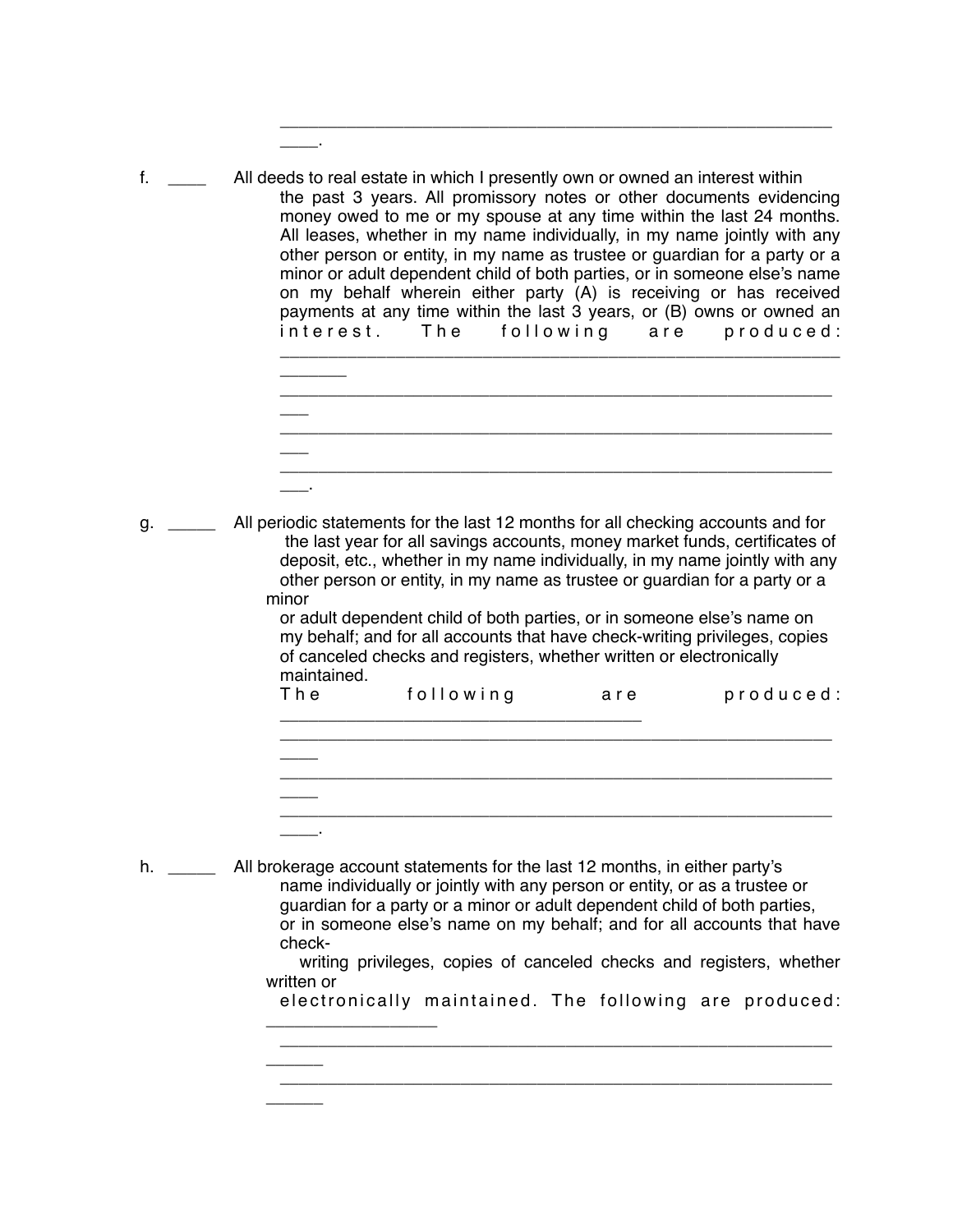| İ.           | Most recent statement and statements for the past 12 months for any pension,<br>profit sharing, deferred compensation, or retirement plan (for example,<br>IRA, 401(k), 403(b), SEP, KEOGH, etc.) and summary plan description for<br>any such plan in which I am a participant or an alternate payee receiving<br>payments.<br>The following are produced:                                                                                                                                                 |
|--------------|-------------------------------------------------------------------------------------------------------------------------------------------------------------------------------------------------------------------------------------------------------------------------------------------------------------------------------------------------------------------------------------------------------------------------------------------------------------------------------------------------------------|
|              |                                                                                                                                                                                                                                                                                                                                                                                                                                                                                                             |
|              |                                                                                                                                                                                                                                                                                                                                                                                                                                                                                                             |
|              |                                                                                                                                                                                                                                                                                                                                                                                                                                                                                                             |
|              |                                                                                                                                                                                                                                                                                                                                                                                                                                                                                                             |
| j.           | Most recent statement and statements for the past 12 months for any virtual<br>currency transactions in which either party participated within the last 12<br>months or holds an interest in, either individually, jointly with any other<br>person or entity, as trustee or guardian for a party or minor or adult<br>dependent child of both parties, or in someone else's name on my behalf,<br>and a listing of all current holdings of virtual currency. The following are<br>produced: ______________ |
|              |                                                                                                                                                                                                                                                                                                                                                                                                                                                                                                             |
|              |                                                                                                                                                                                                                                                                                                                                                                                                                                                                                                             |
| k.           | The declaration page, the last periodic statement, statements for the past 12<br>months and the certificate for any group insurance for all life insurance<br>policies insuring my life or the life of my spouse. The following are<br>produced:                                                                                                                                                                                                                                                            |
|              |                                                                                                                                                                                                                                                                                                                                                                                                                                                                                                             |
| I.<br>and/or | All health and dental insurance cards covering either me or my spouse                                                                                                                                                                                                                                                                                                                                                                                                                                       |
|              | our dependent child(ren). The following are produced:                                                                                                                                                                                                                                                                                                                                                                                                                                                       |
|              |                                                                                                                                                                                                                                                                                                                                                                                                                                                                                                             |
|              |                                                                                                                                                                                                                                                                                                                                                                                                                                                                                                             |

\_\_\_\_\_\_\_\_\_\_\_\_\_\_\_\_\_\_\_\_\_\_\_\_\_\_\_\_\_\_\_\_\_\_\_\_\_\_\_\_\_\_\_\_\_\_\_\_\_\_\_\_\_\_\_\_\_\_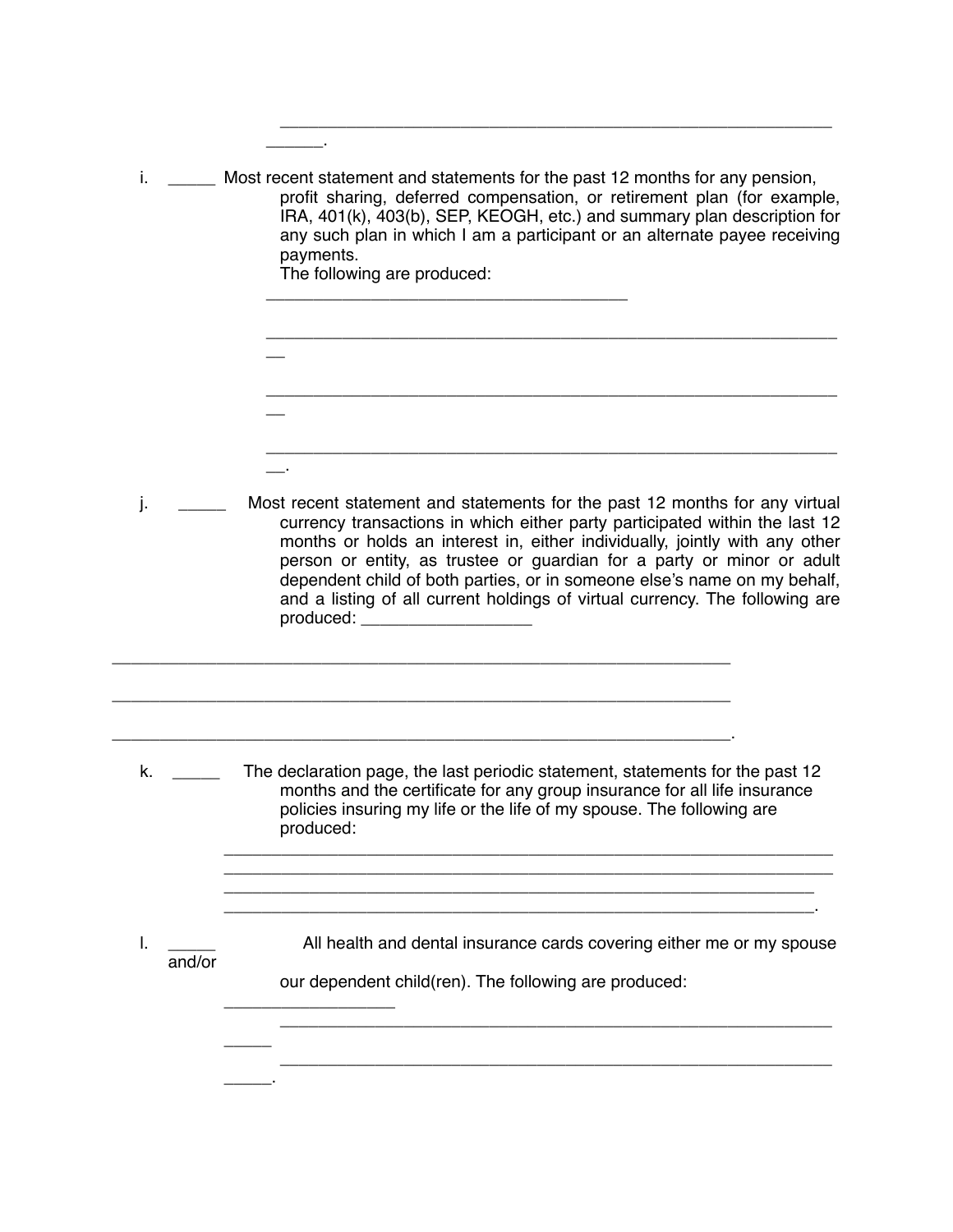| m. | Corporate, partnership, and trust tax returns for the last 3 tax years, in which                                                                                                                                                                                                                                                                                                                                                                                                                                                                                                                                                                                                            |
|----|---------------------------------------------------------------------------------------------------------------------------------------------------------------------------------------------------------------------------------------------------------------------------------------------------------------------------------------------------------------------------------------------------------------------------------------------------------------------------------------------------------------------------------------------------------------------------------------------------------------------------------------------------------------------------------------------|
|    | have an ownership or interest. The following are produced:                                                                                                                                                                                                                                                                                                                                                                                                                                                                                                                                                                                                                                  |
|    |                                                                                                                                                                                                                                                                                                                                                                                                                                                                                                                                                                                                                                                                                             |
| n. | All credit card and charge account statements and other records showing my<br>(our) indebtedness as of the date of the filing of this action and for the<br>prior 24 months preceding compliance with these disclosure requirements<br>for initial or supplemental proceedings. All promissory notes on which I<br>presently owe or owned within the past 24 months, whether paid or not.<br>All lease agreements I presently owe, either in my name individually,<br>jointly with any other person or entity, in my name as trustee or guardian<br>for a party or a minor or adult dependent child of both parties, or in<br>someone else's name on my behalf. The following are produced: |
|    |                                                                                                                                                                                                                                                                                                                                                                                                                                                                                                                                                                                                                                                                                             |
| о. | All premarital and marital agreements between the parties to this case, and<br>all affidavits and declaration of non-paternity or judgments of<br>disestablishment<br>of paternity for any minor or dependent children born or conceived during<br>the<br>marriage. The following are produced:                                                                                                                                                                                                                                                                                                                                                                                             |
|    |                                                                                                                                                                                                                                                                                                                                                                                                                                                                                                                                                                                                                                                                                             |
| р. | If a modification proceeding, all written agreements entered into between the<br>parties<br>at any time since the order to be modified was entered.<br>The following<br>are produced:                                                                                                                                                                                                                                                                                                                                                                                                                                                                                                       |
|    |                                                                                                                                                                                                                                                                                                                                                                                                                                                                                                                                                                                                                                                                                             |
| q. | All documents relating to claims for an unequal distribution of marital<br>property, enhancement or appreciation in nonmarital property, or<br>nonmarital status of an asset or debt. The following are produced:                                                                                                                                                                                                                                                                                                                                                                                                                                                                           |

 $\overline{\phantom{a}}$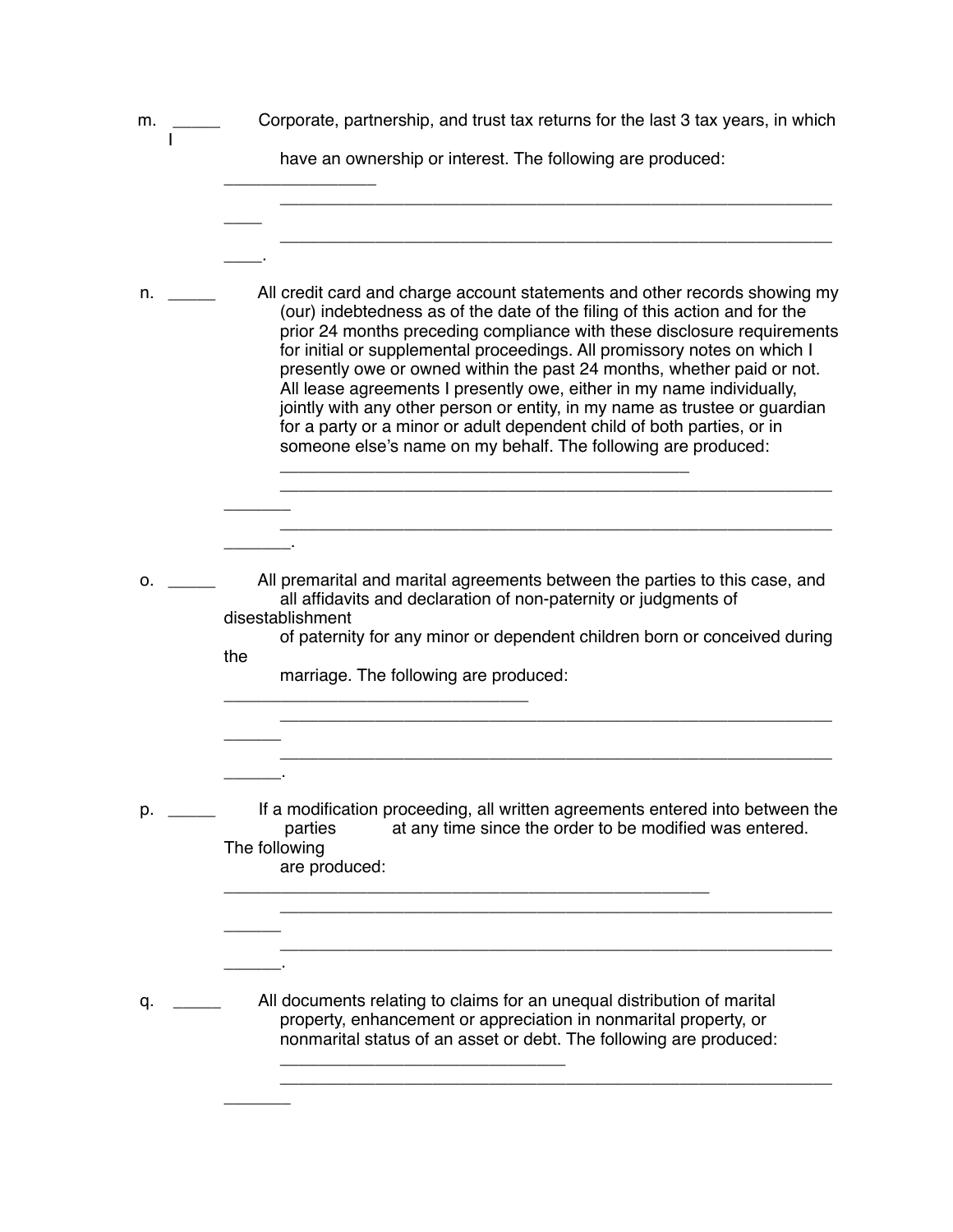| r. | Any court order directing that I pay or receive spousal support (alimony) or<br>child support. The following are produced: |  |  |
|----|----------------------------------------------------------------------------------------------------------------------------|--|--|
|    |                                                                                                                            |  |  |
|    |                                                                                                                            |  |  |
|    | I certify that a copy of this document was [ <b>check all used</b> ]: (<br>) e-mailed (<br>mailed                          |  |  |

( ) faxed ( ) hand delivered to the person(s) listed below on *{date}* \_\_\_\_\_\_\_\_\_\_\_\_\_\_\_\_\_\_\_\_\_\_\_\_\_\_\_\_\_.

| Other party or his/her attorney:       |  |  |  |
|----------------------------------------|--|--|--|
|                                        |  |  |  |
| Address: _____________________________ |  |  |  |
|                                        |  |  |  |
|                                        |  |  |  |
|                                        |  |  |  |
| E-mail Address(es): ___________        |  |  |  |

 $\mathbb{Z}$ 

**Under penalties of perjury, I declare that I have read this document and the facts stated in it are true.** 

Dated: \_\_\_\_\_\_\_\_\_\_\_\_\_\_\_\_\_\_\_\_

**IF A NONLAWYER HELPED YOU FILL OUT THIS FORM, HE/SHE MUST FILL IN THE BLANKS BELOW:**

| [fill in all blanks] This form was prepared for the: $\{choose$ only one $\}$<br>Petitioner |  |
|---------------------------------------------------------------------------------------------|--|
| Respondent                                                                                  |  |
| This form was completed with the assistance of:                                             |  |
| {name of individual}                                                                        |  |
| {name of business}                                                                          |  |